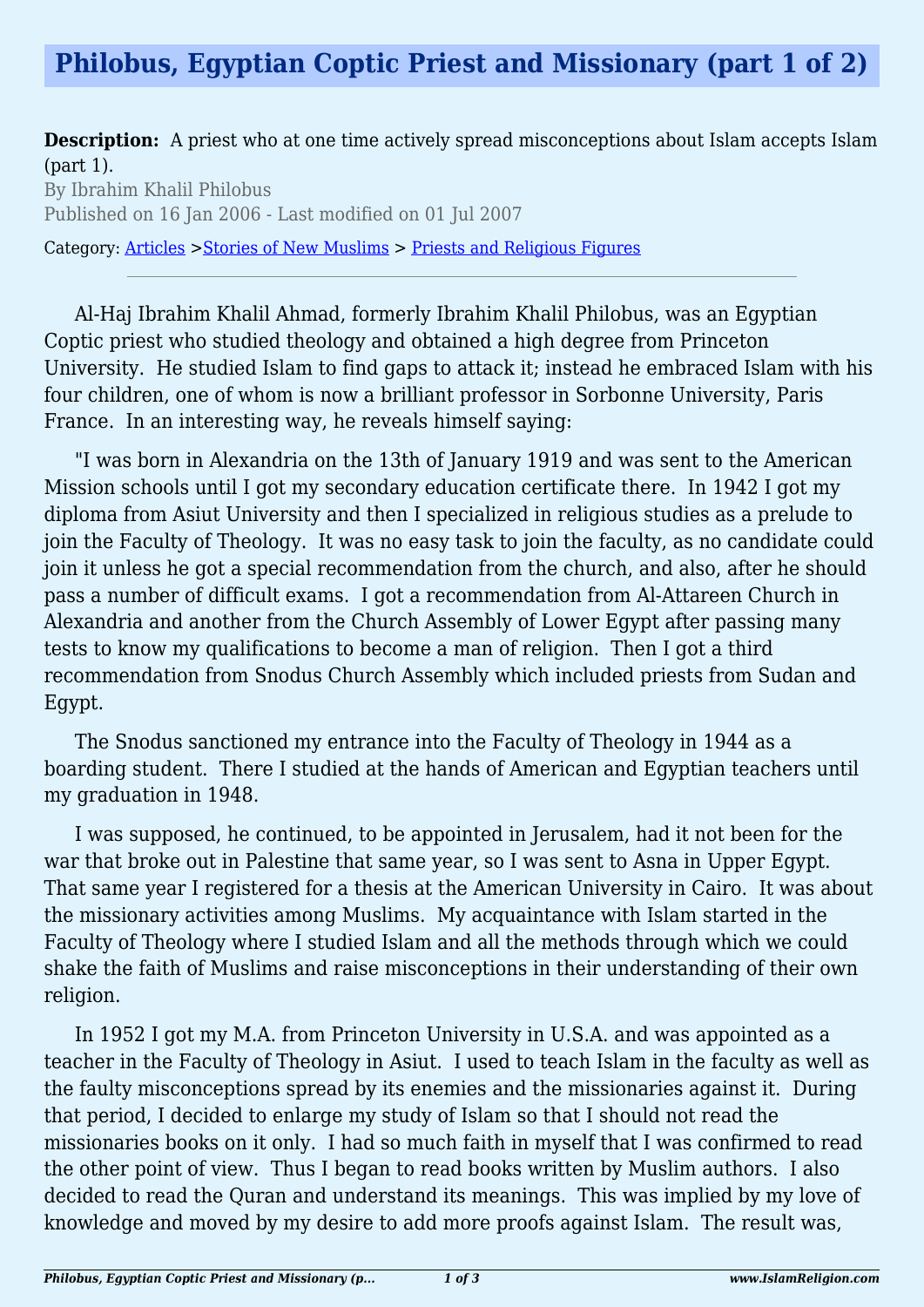however, exactly the reverse. My position began to shake and I started to feel an internal strong struggle, and I discovered the falsehood of everything I had studied and preached to the people. But I could not face myself bravely and tried instead to overcome this internal crisis and continue my work.

In 1954, Mr. Khalil added, I was sent to Aswan as secretary general of the German Swiss Mission. That was only my apparent position, for my real mission was to preach against Islam in Upper Egypt especially among Muslims. A missionary conference was held at that time at Cataract Hotel in Aswan, and I was given the floor to speak. That day I spoke too much, reiterating all the repeated misconceptions against Islam; and at the end of my speech, the internal crisis came to me again and I started to revise my position.

Continuing his talk about the said crisis, Mr. Khalil said, "I began to ask myself: Why should I say and do all these things which I know for sure I am a liar, as this is not the truth? I took my leave before the end of the conference and went out alone to my house. I was completely shaken. As I walked through Firyal public garden, I heard a verse of the Quran on the radio. It said:

**"Say: It has been revealed to me that a company of Jinns listened (to the Quran). They said: We have really heard a wonderful recital! It gives guidance to the Right, and we have believed therein: We shall not join (in worship) any gods with our Lord." (Quran 72:1-2)**

**"And as for us, since we have listened to the Guidance, we have accepted it: and any one who believes in His Lord, has no fear of either a short (account) or of any injustice." (Quran 72:13)**

I felt a deep comfort that night, and when I returned home I spent the whole night all by myself in my library reading the Quran. My wife inquired from me about the reason of my sitting up all night and I pleaded from her to leave me alone. I stopped for a long time thinking and meditating on the verse:

## **"Had We sent down this Quran on a mountain, verily thou wouldst have seen it humble itself and cleave asunder for fear of God..." (Quran 59:21)**

And the verse:

**"Strongest among men in enmity to the believers wilt thou find the Jews and the Pagans, and nearest among them in love to the believers wilt thou find those who say, 'We are Christians': Because amongst these are men devoted to learning. And men who have renounced the world, and they are not arrogant. And when they listen to the revelation received by the Messenger, thou wilt see their eyes overflowing with tears, for they recognize the truth: They pray: 'Our Lord! We believe, write us down among the witnesses. What cause can we have not to believe in God and the truth which has come to us, seeing that we long for our Lord to admit us to the**